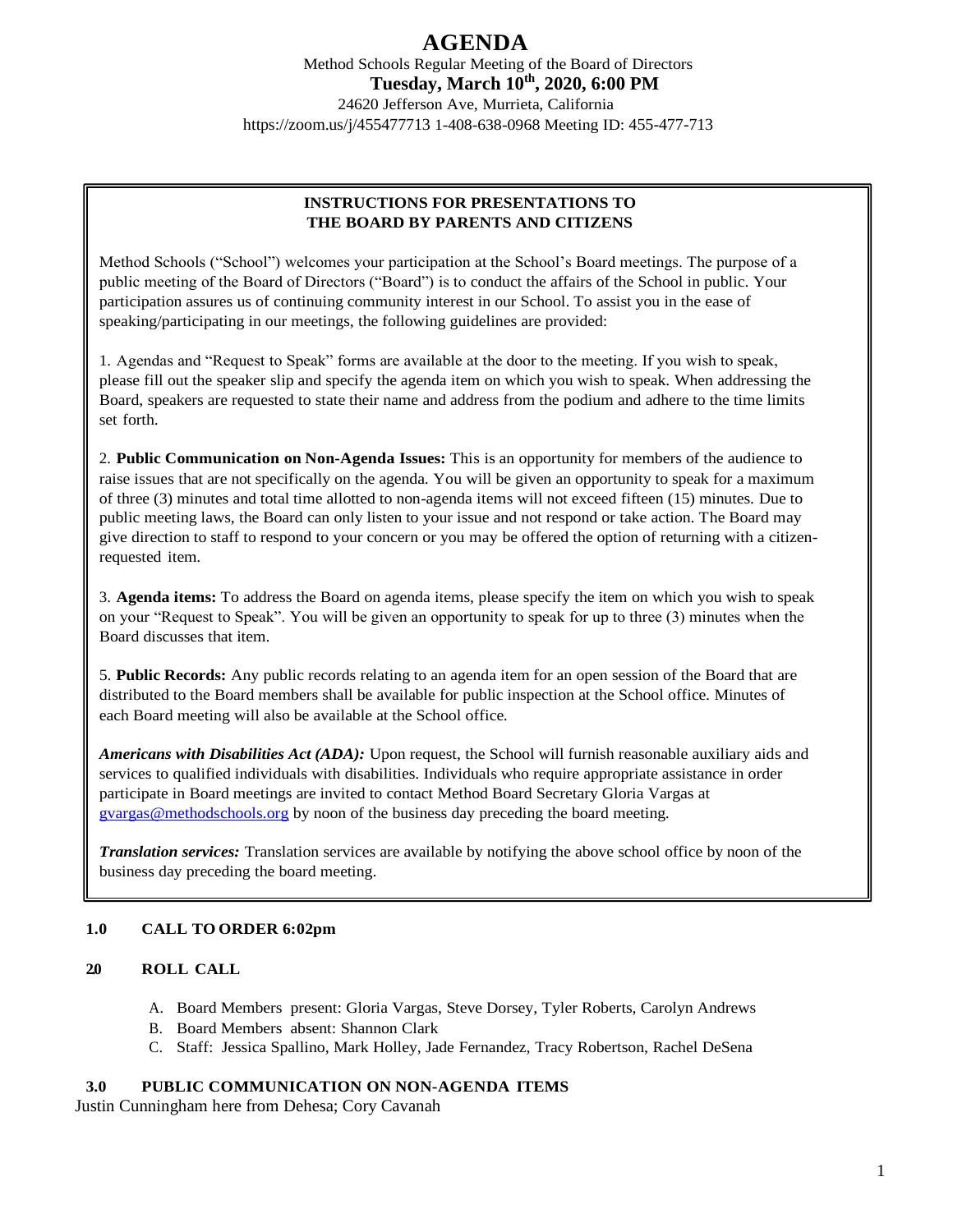Method Schools Regular Meeting of the Board of Directors

**Tuesday, March 10th, 2020, 6:00 PM**

24620 Jefferson Ave, Murrieta, California

<https://zoom.us/j/455477713> 1-408-638-0968 Meeting ID: 455-477-713

No individual presentation shall be for more than three (3) minutes and the total time for this purpose shall not exceed fifteen (15) minutes. Ordinarily, Board members will not respond to presentations and no action can be taken. However, the Board may give direction to staff following a presentation.

## **4.0 REPORTS**

**4.1 Marketing Update-**Mark: For the first time our LA school took over SD. A lot of growth in student athletes, expected to grow even more. Less short-term enrollment. Teachers now becoming more and more important. Still no debt; no legacy costs, pensions, restricted fund balances, maintenance and aging facilities costs are not an issue. Web traffic is up, chats are up, better follow-up, word of mouth goal is 2/3 of students. Website performance: help tickets via chat followed-up and closed out quickly; ; 31k chats in 2019; net promoter score is at 46, parent-only is 59

Comment? From Steve: How does Method react to Coronavirus. We have offered SmartFox for free to any school desiring online option during the Coronavirus

Carolyn: How had Method presented this to school districts? Jessica: Hubspot, email lists with districts we've already built relationships with, personal reach-out .

- **4.2 Staffing Update- Professional Development** Finally able to put resources into professional development; possible pain point is new teachers coming onboard frequently and training needed to be refined for all levels of learners ;big area of focus. 4 categories 1:founders- culture building, skill enhancement, OKRs encompassing strict academic goal (academic growth, student retention, teachers improving their own practices) 7 Geese collects 1:1s, quarterly evaluations toward our goals Hubspot has continuous trainings, Qualtrics trainings and will align to our curriculum platform; starting coaching training in April with all leads and co-founders- refrain from write-up approach. Within SmartFox looking at PD library; leadership courses, coaching and training for Head of School, she has become expert on our dashboard, competency based learning. Lead team: Rachel elevated to leadership position. Staff: pedagogy, philosophy we're using with our instruction and building content.
- **4.3 Product Update-** SmartFox- tighter alignment to CAASSP, purchasing platform, working on HR piece, we would like to have our own internal PD

**i-ready Data Report (Jade):** Our goal was to move those below grade level to grade level; Math increased in the right direction;  $5<sup>th</sup>$  graders, 95% showed growth and 70% of  $5<sup>th</sup>$  graders showed growth; 57% of IEPs (reading) showing growth and 62% in math; would like to work on making reading a more well-rounded program. Overall, moving in the right direction.

**Steve added-** students at-risk will be referred to "at-promise"

**4.4 Financial Report** Cory: cash account: majority of money is kept in SD county treasury(\$75k of interest from county treasury account). Revenues and expenditures half caught up to each other

### **5.0 ANNOUNCE CLOSED SESSION ITEMS**

**6.0 PUBLIC COMMENT ON CLOSED SESSION ITEMS** General public comments on any closed session item that will be heard. The Board will limit comments to no more than 3 minutes.

## **7.0 ADJOURN TO CLOSED SESSION**

### **8.0 OPEN SESSION**

### **9.0 DISCLOSURE OF CLOSED SESSION ACTIONS**

#### **10.0 ACTION ITEMS**

**10.1 Account Signers**- The Board will be asked to approve an authorized list of bank account signers (Mark Holley, Jessica Spallino, Tracy Robertson, Jade Fernandez)

**Caroyln**: motion

**Tyler**: second

**Aye**: 4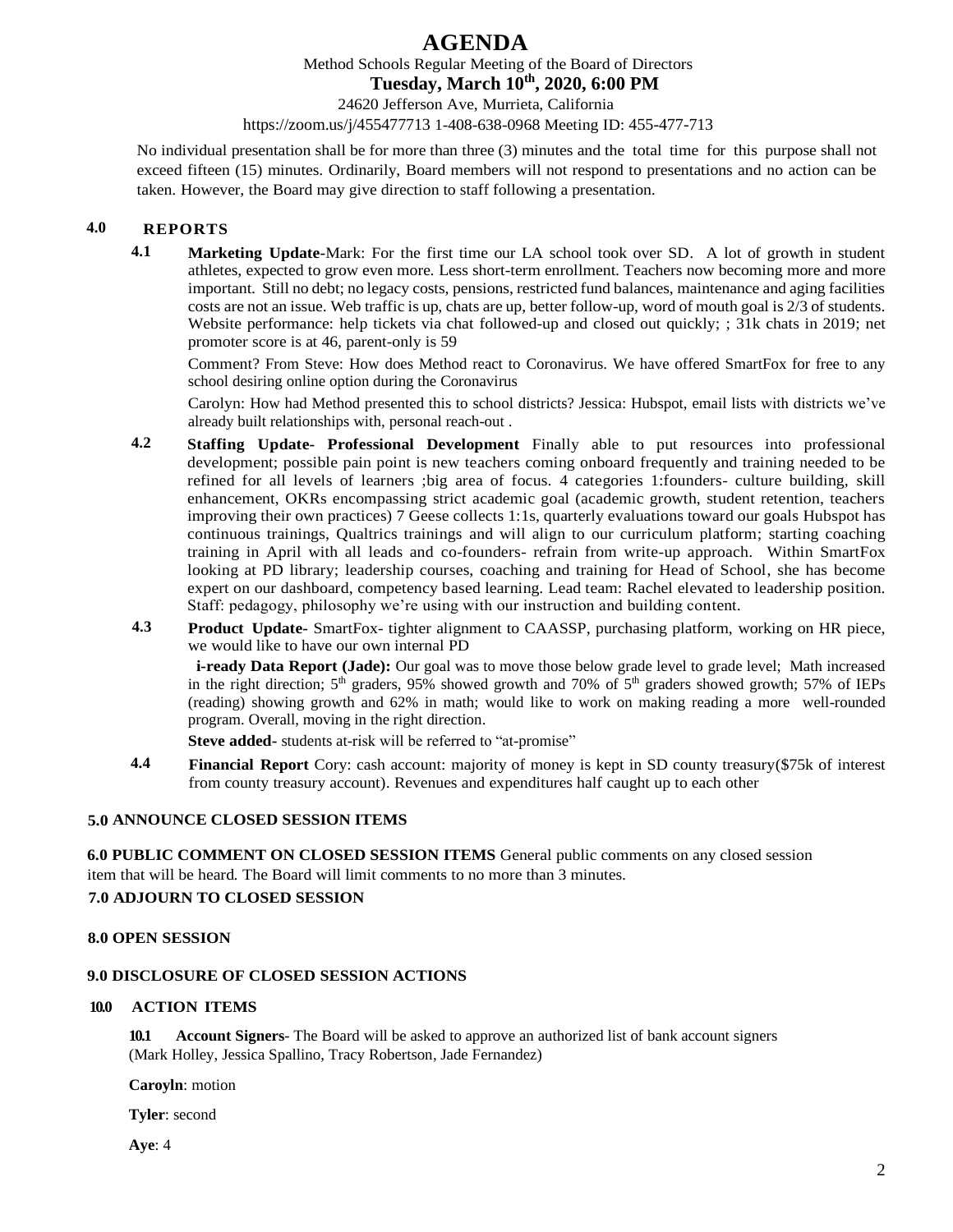Method Schools Regular Meeting of the Board of Directors **Tuesday, March 10th, 2020, 6:00 PM**

24620 Jefferson Ave, Murrieta, California

<https://zoom.us/j/455477713> 1-408-638-0968 Meeting ID: 455-477-713

**No**: 0

#### **Opposed**:

**10.2 Conflict of Interest Code**- The Board will be presented with a revised Conflict of Interest Code, to reflect the addition of positions requiring disclosure.

**Motion**: Gloria

**Second**: Tyler

**Aye**: 4

**No**: 0

**10.3 2020/21 Calendar-** The Board will be asked to approve the Method Schools 2021/21 track calendar.

Mark: currently a one-track school- PD days on some non student days

Motion: Carolyn

Second: Gloria

Aye: 4

No: 0

**10.4 English Learner Reclassification Policy**- The Board will be asked to approve a revised English Learner Reclassification policy

Jade: revise English reclassification policy, small population but needs revision

Motion: Gloria

Second: Carolyn

Aye: 4

No: 0

**10.5 Discipline of Students with Disabilities**- The Board will be presented with a proposed policy for the discipline of students with disabilities.

New SPED Director; Sabrina is finishing her SPED credential in May

This outlines our policies, mostly to do with suspensions and expulsions- rare among our students, but this provides a process if needed

Steve- requesting first read, then approve at the next meeting- add to agenda as second read for next meeting

**10.6 2019-20 Auditor Agreement** The Board will be asked to approve Auditor Agreement for the 2019-20 year.

Cory: this will be our 4<sup>th</sup> year with this auditor- we can remain with the same auditing firm for up to 7 years, but they are changing the partner on the audit- covers compliance for CALPADS, attendance, minutes, calendars, etc. Not just financial audit but covers all operations of Method. The auditor completes our form 990 for us. Cost for audit services is \$14k, with additional fees, \$17.2k

Motion: Carolyn

Second: Tyler

Aye: 4

No: 0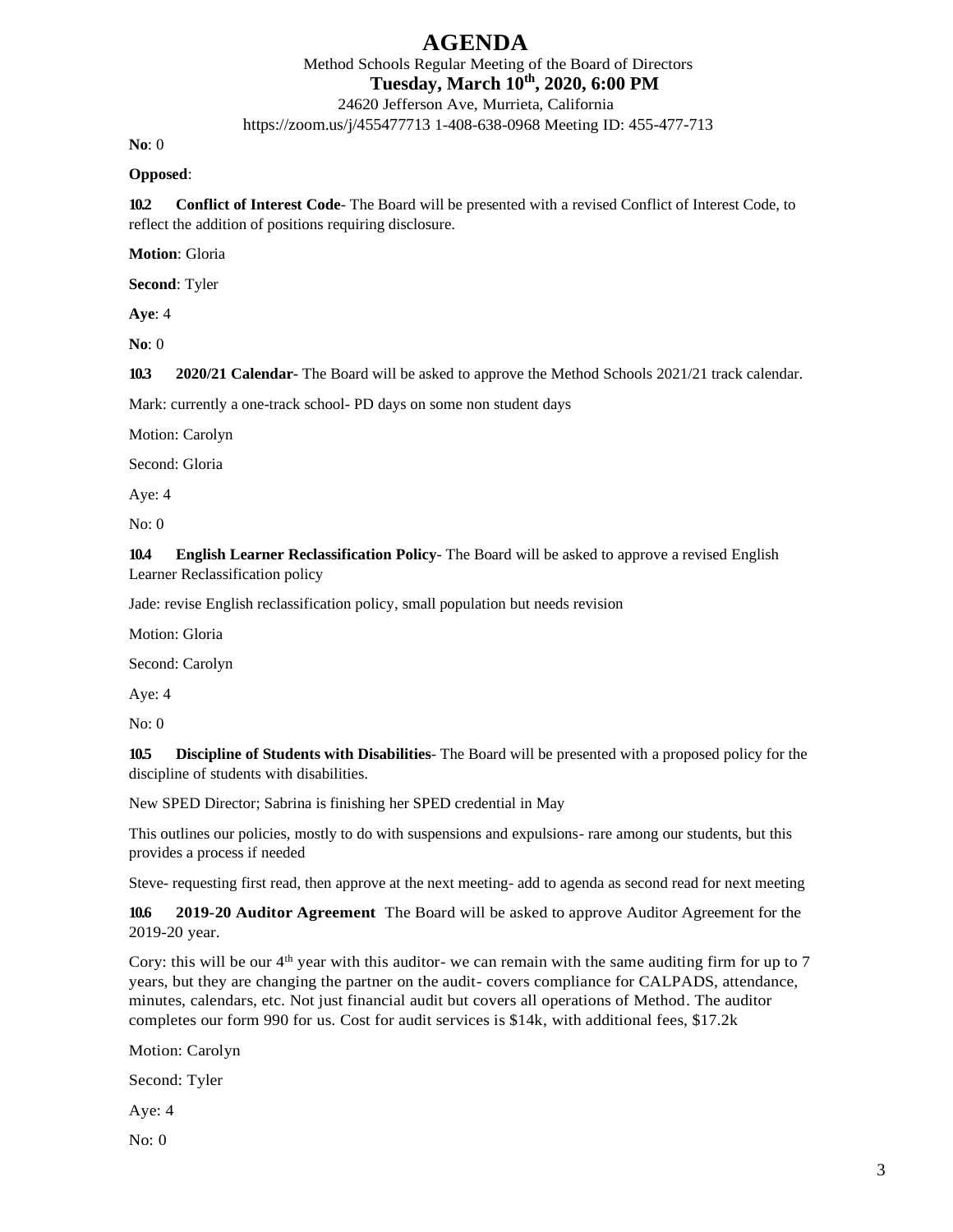Method Schools Regular Meeting of the Board of Directors **Tuesday, March 10th, 2020, 6:00 PM**

24620 Jefferson Ave, Murrieta, California <https://zoom.us/j/455477713> 1-408-638-0968 Meeting ID: 455-477-713

10.7 **2019-20 2<sup>nd</sup> Interim Reports** The Board will be asked to approve the 2019-20 2<sup>nd</sup> Interim Reports for Method Schools (#1617) and Method Schools, LA (#1697)

ADA increase from  $1<sup>st</sup>$  interim to  $2<sup>nd</sup>$  interim: 60 increase in SD, over 150 in LA

Underprojection(Mark): Big budget overhall for first interim. Staffing changes to descrease student teacher ratio. Teacher salaries increased by 200k

Mark: no pension, saving several million on curriculum, leaving us with resources we can be flexible with. Rainy day fund likely to need over next few years.

Motion:Carolyn

Second: Tyler

Aye: 4

No: 0

#### **11.0 DISCUSSION ITEMS**

**11.1 Founder Evaluations-** In preparation for June meeting, determine the format. Digital evaluations and board discussion– will build on Qualtrics. Will be reviewed at 2<sup>nd</sup> June meeting

## **12.0 CONSENT ITEMS**

All matters listed under the consent agenda are considered by the Board to be routine and will be approved/enacted by the Board in one motion in the form listed below. Unless specifically requested by a Board member for further discussion or removed from the agenda, there will be no discussion of these items prior to the Board votes on them.

- 12.0.1 Approval of December 10, 2019 Meeting Minutes
- 12.0.2 Warrants for December 2019 February 2020

Motion: Carolyn

Aye: 4

No: 0

#### **13.0 UPCOMING AGENDA ITEMS**

This is a list of known items that will appear on future agendas:

-Will add the second reading of SPED discipline policy

-Steve request of Jade: reach out to SD and LA County of Ed for PD opportunities

-General update of coronavirus, how it has affected Method

-Board Meeting onsite

June 17<sup>th</sup> for Graduation- board meeting

## **14.0 BOARD MEMBER REPORTS**

Individual Board members will report on participation in school events and/or committees, District events, or attendance at special meetings or training/workshops.

#### **15.0 ADJOURNMENT**

 **7:20pm**